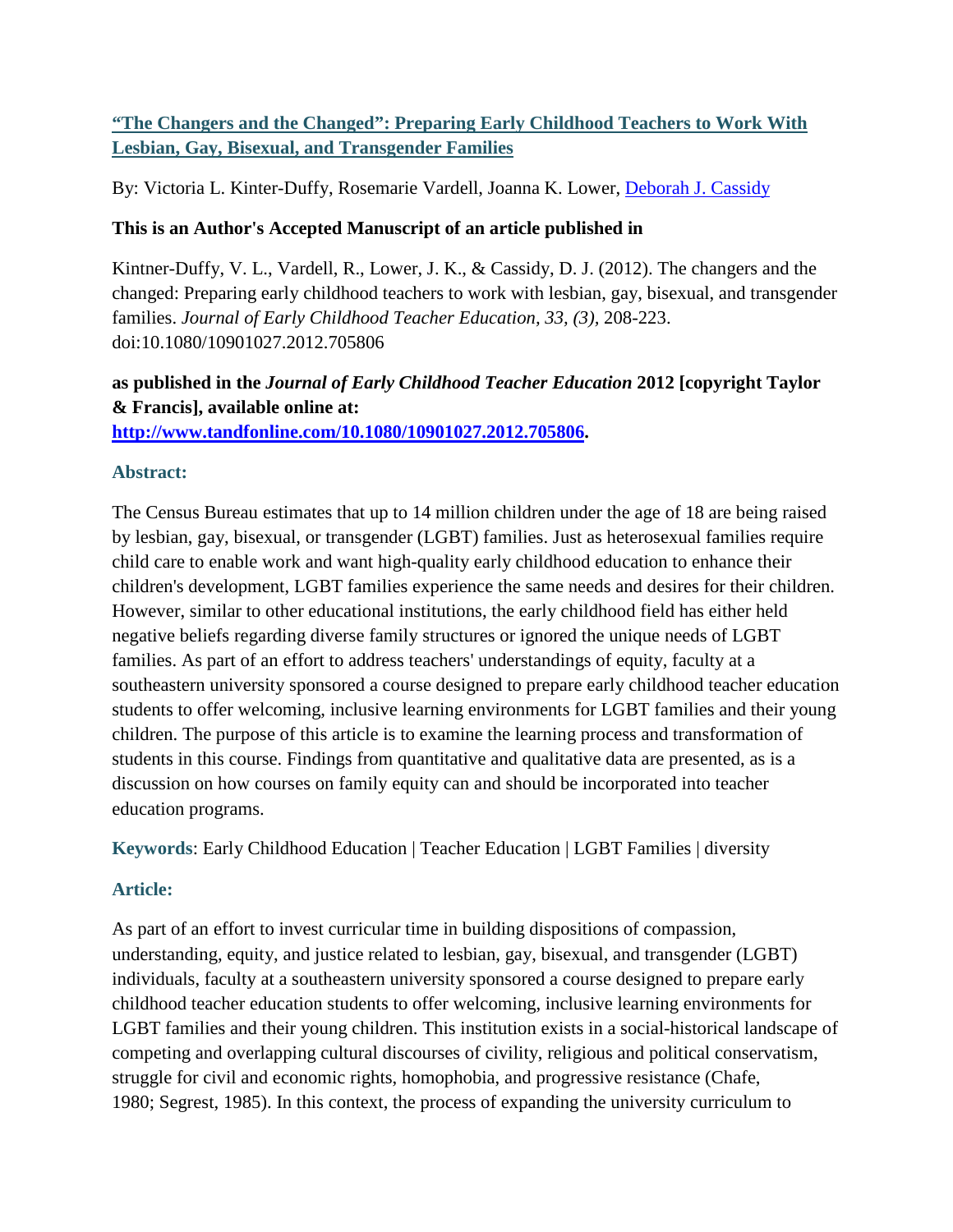include LBGT children and families engendered change at the institutional, faculty, and student levels in both personal and professional domains.

The Making Room in the Circle<sup>2</sup> curriculum developed by Lesser, Burt, and Gelnaw (2005) provided the overall structure and content of the course. Two of the curriculum authors served as the instructors of the course. Both instructors were European American women who had several years of professional experience working with families and young children, as well as training teachers to work in diverse communities. These instructors, one of whom identified as a lesbian and one who identified as a straight ally, team taught the course to include differing perspectives and personal experiences regarding early childhood education and LGBT families. The instructors would often alternate who introduced a certain topic or activity and both instructors evaluated students' progress throughout the course. Having instructors with different sexual orientations provided students an opportunity to relate to an instructor who shared their own sexual orientation.

Overall, the objectives of this curriculum were: (a) to encourage both preservice and in-service early childhood educators to reflect upon their beliefs and practices regarding LGBT families, and (b) to provide information and resources to students so they may be able to recognize and address the needs of LGBT families in early education settings. In this context, the instructors challenged students taking the course to create new narratives about the role of teacher and the definitions of family, classroom inclusion, and social justice. The multilayered, dynamic process of teaching and learning that emerged from the course is reflected in the lyrical phrase "the changer and the changed" (Williamson, 1975). Students were asked to examine their beliefs and practices about LGBT families (be changed) and were called on to be allies with LGBT individuals who are often invisible and treated unjustly in many arenas of life (be changers).

In order to construct these new narratives, students engaged in processes of learning compassionate, ethical, and effective ways to work with young children and their families (Robinson, Ferfolja, & Goldstein, 2004). Through interactions with people who are "not like them," students jointly reflected on their existing narratives, including places of openness and resistance, movement and entrenchment. These competing dynamics became the context of this endeavor to teach "difficult knowledge," which Britzman and Gilbert (2004) define as "disrupting and challenging world views and threatening core values within existing belief systems." Through interviews, surveys, and participant observation, we, the research team, examined the students' experiences of learning and unlearning in this course. What emerged was a deeper, more nuanced understanding of the tension between personal and professional beliefs, and the struggle, challenge, and ambivalence involved in working with "difficult knowledge" in early childhood teacher education courses.

The purpose of this article is to reveal what was learned in this change process and to stimulate dialogue about working at the intersection of personal beliefs and professional practice in early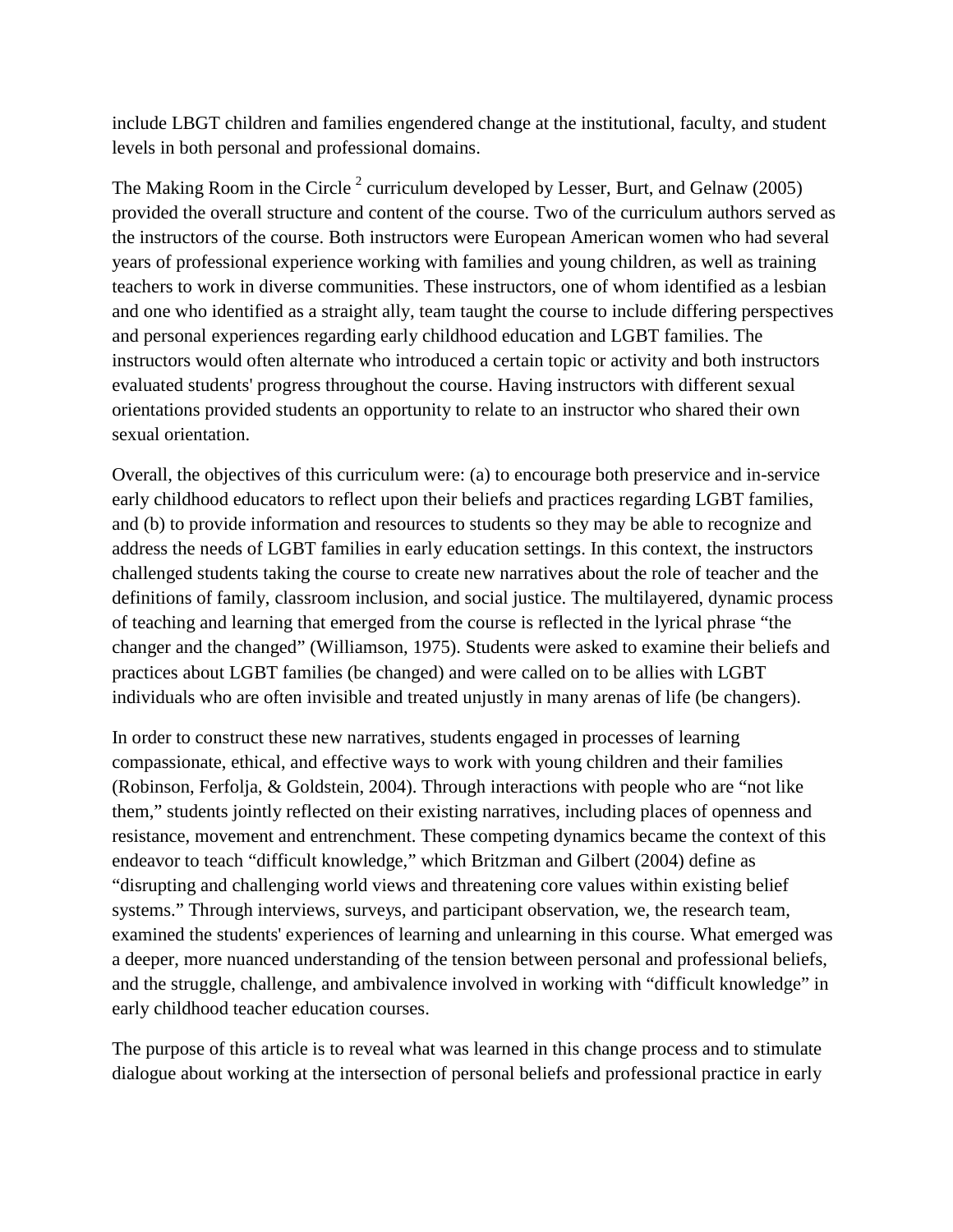childhood curricula. Based upon this purpose, the following research questions, in combination with the conceptual framework described later, served as a guide for this study.

- 1. How do students experience a change process through a course regarding LGBT families in early childhood education?
- 2. How does the sociocultural context of the students and the institution affect this process?

## **The Research Team**

Before describing the course and the study in more detail, we present our own profiles and positionality as a way to highlight our perspectives and biases. Composed of two faculty and two doctoral students, each member of the research team was a European American, middle-class woman. We varied in ages from 26 to 66 years. In terms of sexual orientation, two of the researchers identify as lesbian and two identify as heterosexual. Each of the researchers had unique religious backgrounds: one researcher grew up in a Southern Christian fundamentalist tradition; another researcher came from a Unitarian Universalist background; a third researcher was raised attending conservative Protestant churches; and the fourth member of the team grew up in the Catholic tradition. At the time of the class, each member of the research team, though influenced by her own religious background, identified as progressive or liberal in her spirituality and did not adhere to a more fundamental Christian belief system. Despite the differences in our backgrounds, we were each motivated to participate in the course because of our desire to understand and enact equity and social justice in early education settings.

We engaged in the course solely as participant observers; neither the faculty members nor the graduate students created assignments or assessed the students' performance on assignments. Additionally, no one on the research was enrolled in the course for credit. Although we read the various assigned readings, we did not complete the out-of-class assignments given by the instructors. Through our participation in and observation of the course, we each were challenged and empowered to be more intentional in standing up for LGBT issues in our personal and professional lives. For instance, following the data collection phase of the study, the faculty members arranged a training workshop for other early childhood faculty in the city, and the doctoral students incorporated some of the course content and activities into their own courses. The lesbian faculty members also had the opportunity to explore how to teach from and through their personal experiences to help students navigate their own personal and professional transformations. Overall, participating in this course and observing the students' process of learning and unlearning moved each of us to deeper, more complex knowledge of ourselves, the students, LGBT families, and early childhood teacher education.

## **LGBT Families and Children in Early Childhood Today**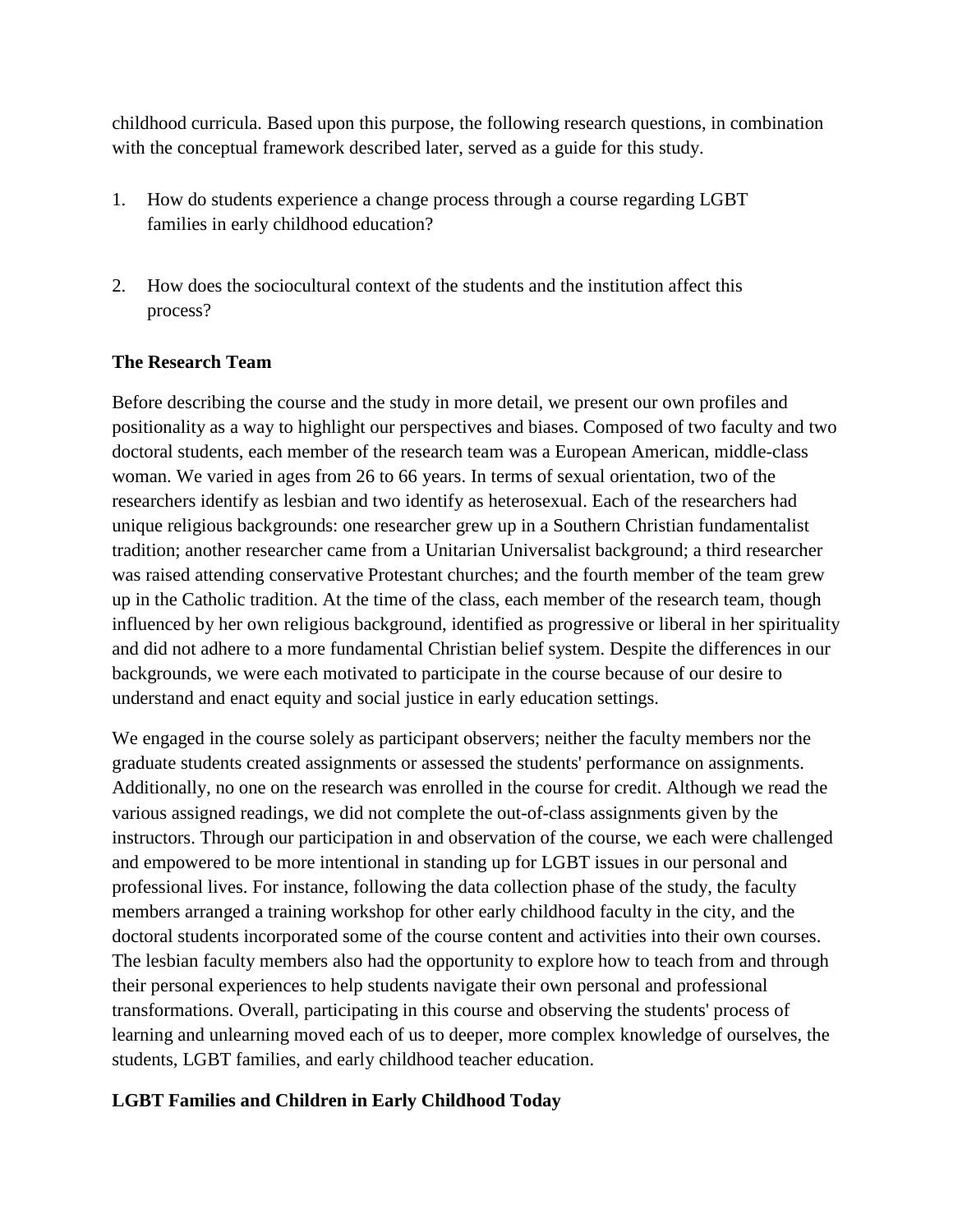We begin putting the course into context with our understandings of the presence of LGBT children and families in our communities, current attitudes within early childhood education (ECE), and the ethical foundation of including LGBT families in ECE classrooms.

## **Children in LGBT Families**

According to the 2000 Census (*Summary file 1*), approximately 600,000 households in the United States consist of same-sex partners (U.S. Census Bureau, 2008). The Census data also indicated that 250,000 minors were living with unmarried same-sex couples (COLAGE, 2008). These statistics should be interpreted with caution and considered conservative estimates of LGBT couples and families. This information is certainly not representative of all children with LGBT parents. That is, the census question that provided these estimates is based on only one box on the census form that, if checked, denotes a person's relationship as "not related" and as an "unmarried partner" (COLAGE, 2008):

*The census did not measure the total number of people with LGBT parents, or the number of LGBT people who are parents*. It did one thing and one thing only, and that is to measure the number of unmarried same-sex couples who reported having children under the age 18 residing with them in their household. This means that in the census, only a very small portion of LGBT families was actually counted. (COLAGE, 2008, p. 1, italics in original)

Reports from Family Pride (n.d.) indicate that 33% of female same-sex partners and 22% of male same-sex partners have children under 18 living with them. However, children are a part of both partnered LGBT families, as well as LGBT families whose structures do not neatly fit within this box. For example, LGBT families headed by a single parent are not included in these statistics. Furthermore, children may become a part of the family biologically or through adoption. Family Pride has reported that 2 in 5 adopted children are placed with LGBT families. Consequently, the national data representing LGBT families with children are likely a low estimate. In fact, the estimates of children raised in LGBT households are quite variable, ranging from 4 to 14 million (Family Pride, n.d.). Although trustworthy data are beginning to emerge, it is clear that the number of LGBT families and their children continues to increase. Such increases likely mean there will be more children from LGBT families in early care and education systems. Just as heterosexual families require child care to enable work and choose early childhood education to enhance children's development, LGBT families experience the same needs and desires for their children. Thus, it is essential that early childhood educators be prepared to incorporate these families into educational settings in an open and nondiscriminatory manner.

# **Homophobia in Early Childhood Education**

Unfortunately, the field of early childhood education is no exception to the sociocultural trend toward exclusion and discrimination against lesbian, gay, bisexual, and transgender individuals and families. According to Derman-Sparks,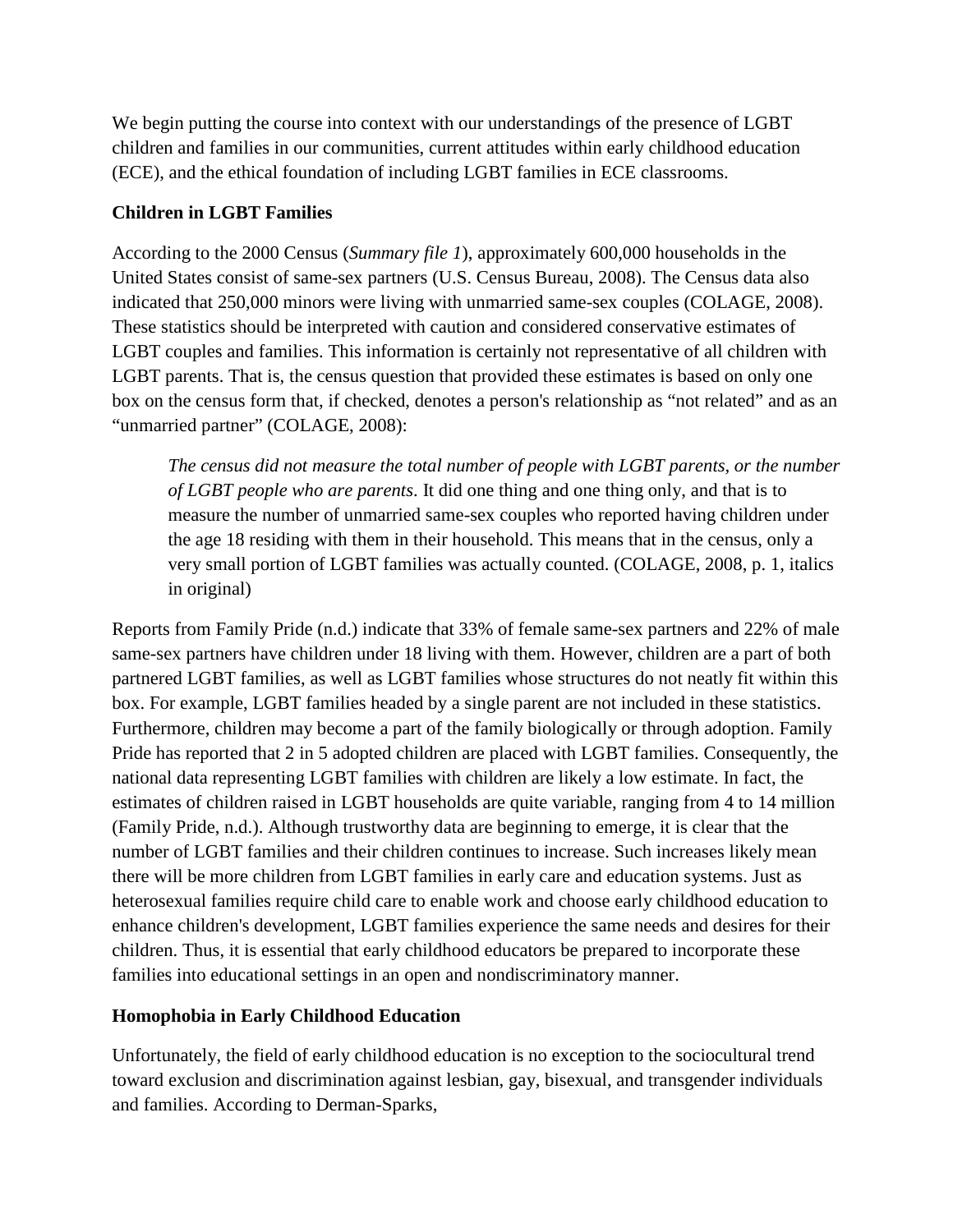Openly talking about the realities and specific needs of young children and parents in gay- and lesbian-headed families has been taboo in early childhood education at worst and difficult at best… . In practice, this course of non-action really has meant ignoring the growing reality of children being raised by gay and lesbian parents, and regardless of intent, is harmful. (as cited in Casper & Schultz, 1999, p. ix)

Additionally, Maney and Cain (1997) noted the influence that homophobia has on teachers' classroom practices and interactions with students. They state that, "homophobia is reflected in the classroom in a variety of ways, including lack of sensitivity to alternative family structures or rigid assumptions about the role of gender in students' lives" (p. 237). These assumptions and homophobic attitudes can leave young children and their families in fear of experiencing discrimination such as name-calling, loss of relationships, or exclusion from school and community activities (Family Pride, n.d.). Left unexamined and unchallenged, perspectives of silence and/or homophobia in ECE professionals seriously limit progress toward the goal of intentionally including all children and families in early childhood programs.

## **Ethical Considerations**

Understanding the reality of how many LGBT families with children live in our communities is crucial. However, given the current climate of homophobia and incorrect assumptions regarding LGBT families, this knowledge alone does not always create an ethical imperative to prepare teachers to be accepting of all families and children. Thus, it is essential that the inclusion of LGBT families and their children be grounded in professional ethics such as the National Association for the Education of Young Children (NAEYC, 2005) Code of Ethical Conduct. This code reminds us that "children are best understood and supported in the context of family, culture, community, and society" (p. 1), and that supporting a child in context means to respect the dignity and diversity in each child and his or her family. When ECE professionals or programs do not create respectful, strengths-based relationships with LGBT families or do not include them in their classroom settings, they are ignoring an important aspect of who the child is and how the child develops. In fact, as NAEYC describes, such professionals are participating in "practices that are emotionally damaging … disrespectful, degrading … or intimidating to children" (p. 3). We acknowledge that many teachers are not engaging in these harmful practices intentionally; nevertheless, it is imperative that the exclusion of LGBT families and children from ECE classrooms is identified and changed.

The context of mis-education, myths, religious/moral beliefs, and fear surrounding LGBT families creates reluctance and resistance that must be understood and addressed in order for early childhood teacher education programs to adequately embrace this ethical foundation for teacher education. This study offers experiences and evidence that can inform the field as we make our way forward in changing beliefs and practices related to LBGT families and children.

## **Conceptual Framework**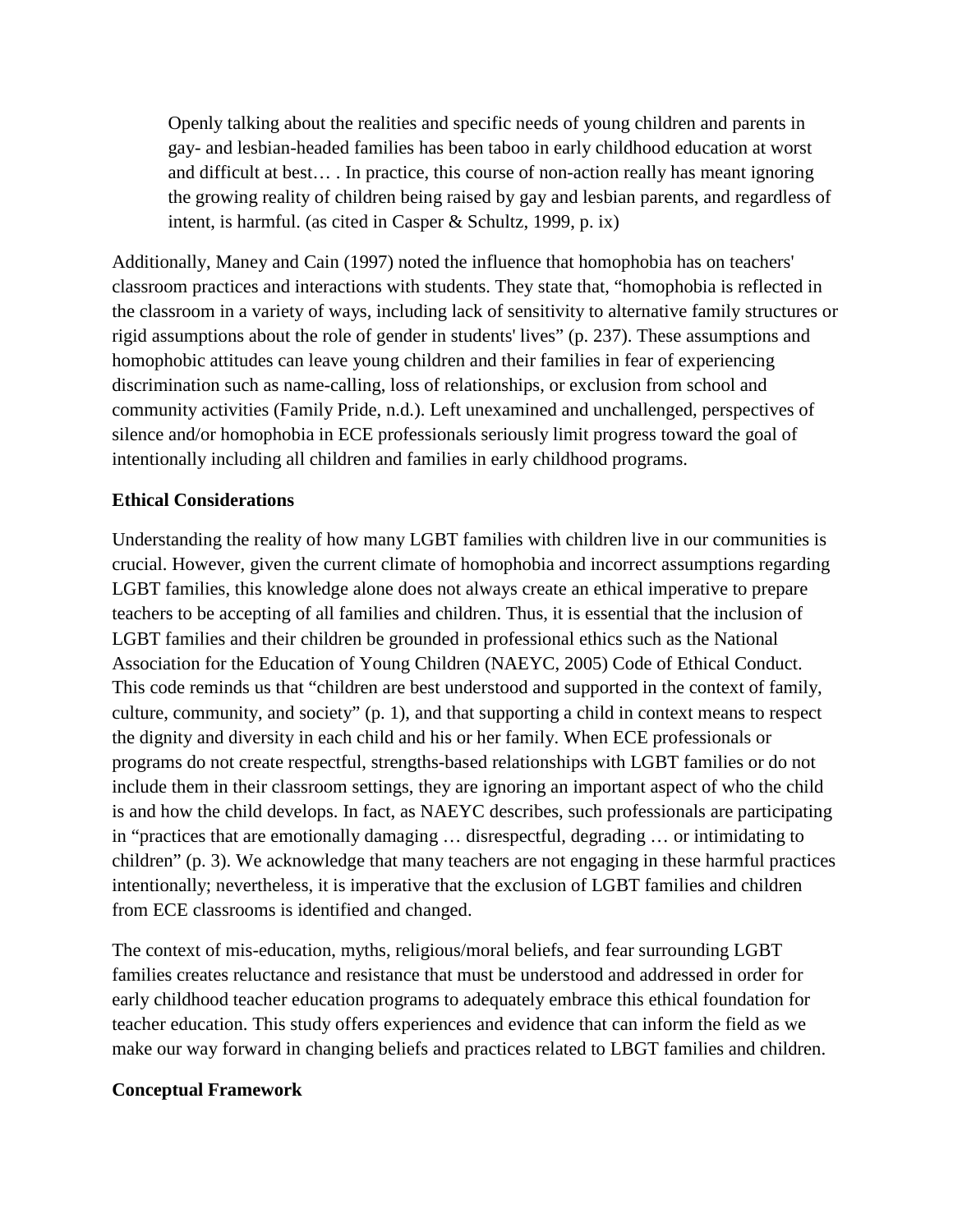#### **Teachers' Beliefs and Practices**

Though efforts in teacher education programs to prepare early care and education students to intentionally include LGBT families and children are increasing, there is wide variation in how these issues are presented and discussed in the classroom (Robinson, 2002). The current project documents a connected teaching approach that acknowledges and incorporates into the curriculum an understanding and appreciation of the relationship between students' beliefs and teaching practices. This includes acknowledging the wide variation among students in experience, awareness, and comfort with LGBT individuals and issues. Challenging students to adopt inclusive classroom practices requires them to examine and often change their personal and professional beliefs and to become changers in the school and community contexts in which they work. In essence, they are asked to consider the role of teacher as a social change agent, moving from being changed themselves into encouraging others to change. This process of becoming changers requires students to reflect upon beliefs that tie them to their families, religion, culture, and previous experiences. This intense personal and professional selfexamination is occurring in the context of a shifting social-political landscape that influences their perceptions of the relevance and importance of these issues to their preparation as teachers (Ferfolja & Robinson, 2004). As they reflect upon themselves and the issues facing them as early childhood professionals, the students then learn specific strategies to begin creating change in their personal and professional lives, including communication techniques, resource identification, conflict resolution.

Clark and Peterson (1986) propose that teachers' beliefs act as a guiding factor for planning and decision-making as well as action in the classroom. Thus, teachers' personal beliefs help create the framework from which they plan and implement activities, as well as influence how they make immediate interactive decisions in the classroom. If teacher educators want students to incorporate social justice into their understanding of the role of teacher, it is essential that teachers learn to examine critically their beliefs. A panel from the National Institute of Education noted:

It is obvious that what teachers do is directed in no small measure by what they think. Moreover, it will be necessary for any innovations in the context, practices, and technology of teaching to be mediated through the minds and motives of teachers. (as cited in Clark & Peterson, 1986, p. 256)

Therefore, understanding teachers' beliefs regarding LGBT families is essential to guiding students through the process of learning and unlearning (Robinson, Ferfolja, & Goldstein, 2004).

Unfortunately, because sexuality is regarded as taboo, teachers' beliefs and attitudes towards LGBT families are often ignored or excluded from both teacher preparation programs and research in early childhood education. Nevertheless, the few studies on teachers' beliefs offer important information for teacher educators as they help students identify, articulate, and reflect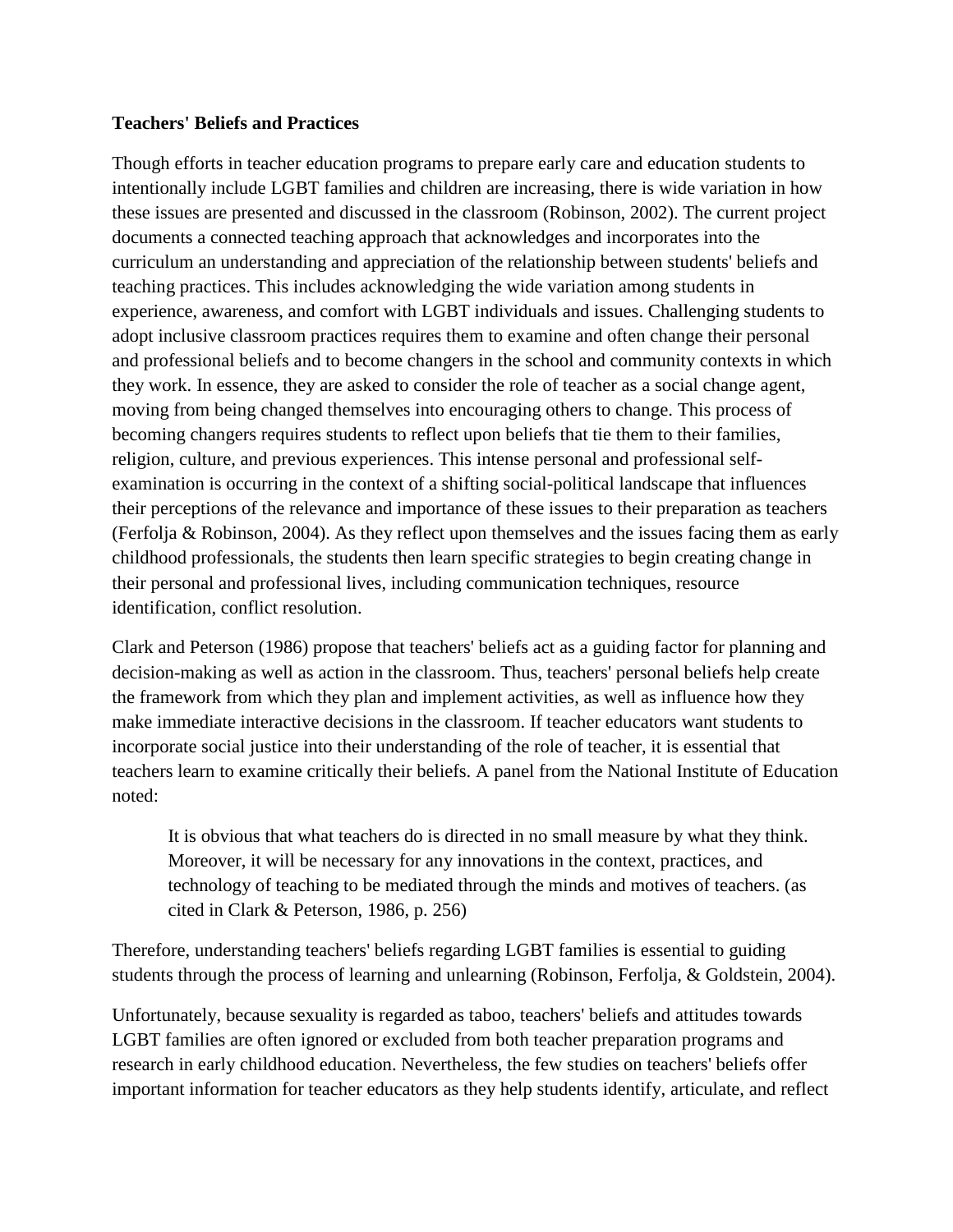upon their beliefs towards diverse family structures. Maney and Cain (1997) surveyed 195 elementary education students from a northeastern university on their general attitudes and knowledge about homosexuality, as well as their comfort level for interacting with gay- or lesbian-headed families. Their findings indicated that a large portion of the participants (ranging from 62% to 84.7%) had positive attitudes towards both gay men and lesbians; and they "strongly disagreed" that homosexuality is a perversion or that individuals should be discriminated against because of their sexual orientation. However, approximately one-quarter to one-third of students still reported negative feelings about homosexuality.

Robinson (2002) found similar results in qualitative interviews with early childhood teachers and administrators. Specifically, participants were least comfortable in discussing sexuality in comparison to other forms of diversity. Additionally, one-quarter of Robinson's participants stated that religious perspectives (either their own views or those of parents in the classroom) would hinder them from incorporating LGBT issues in the classroom. The majority of participants expressed that they would incorporate LGBT issues in the curriculum only if they knew there were children from LGBT families in their classroom. As some LGBT families choose not to identify their family structure to teachers or other school officials, teachers may assume incorrectly that there are no LGBT families in their classrooms. This may lead teachers to overlook salient family issues and dynamics that impact children in their classrooms. Additionally, functioning under the attitude of only discussing LGBT families if they are included in the classroom reflects the assumption that children are not capable of understanding sexuality or issues of diversity (Derman-Sparks & Edwards, 2010). Unfortunately, it is precisely these assumptions that help to create silence around LGBT issues, thus perpetuating misinformation, stereotypes, and discrimination that stigmatizes both children and families.

In a study by Bliss and Harris (1999), teachers responded to questionnaires regarding their perspectives of children from LGBT families as well as their overall attitudes towards and knowledge of LGBT individuals. Similar to other studies, the majority of teachers did not have much knowledge of LGBT issues and had not been exposed to professional experiences or materials on homosexuality. Nonetheless, many of the respondents (approximately 40–60%) held positive attitudes towards homosexual parents and their children; and participants disagreed with questionnaire items such as "I prefer not to deal with lesbian parents" or "Children with a gay father are less emotionally stable than children with a heterosexual father." However, when interviewed by the authors, some of the participants expressed more prejudiced attitudes towards LGBT families than appeared in the questionnaire data.

## **Connected Teaching**

The teaching approach of the faculty was grounded in "connected teaching" theories (Belenky, Clinchy, Goldberger, & Tarule, 1986; Hayes & Flannery, 2000). These theories presume that individuals interpret, understand, and come to know through interactions with others. Teachers and students engage in the process of group reflection and dialogue about the personal narratives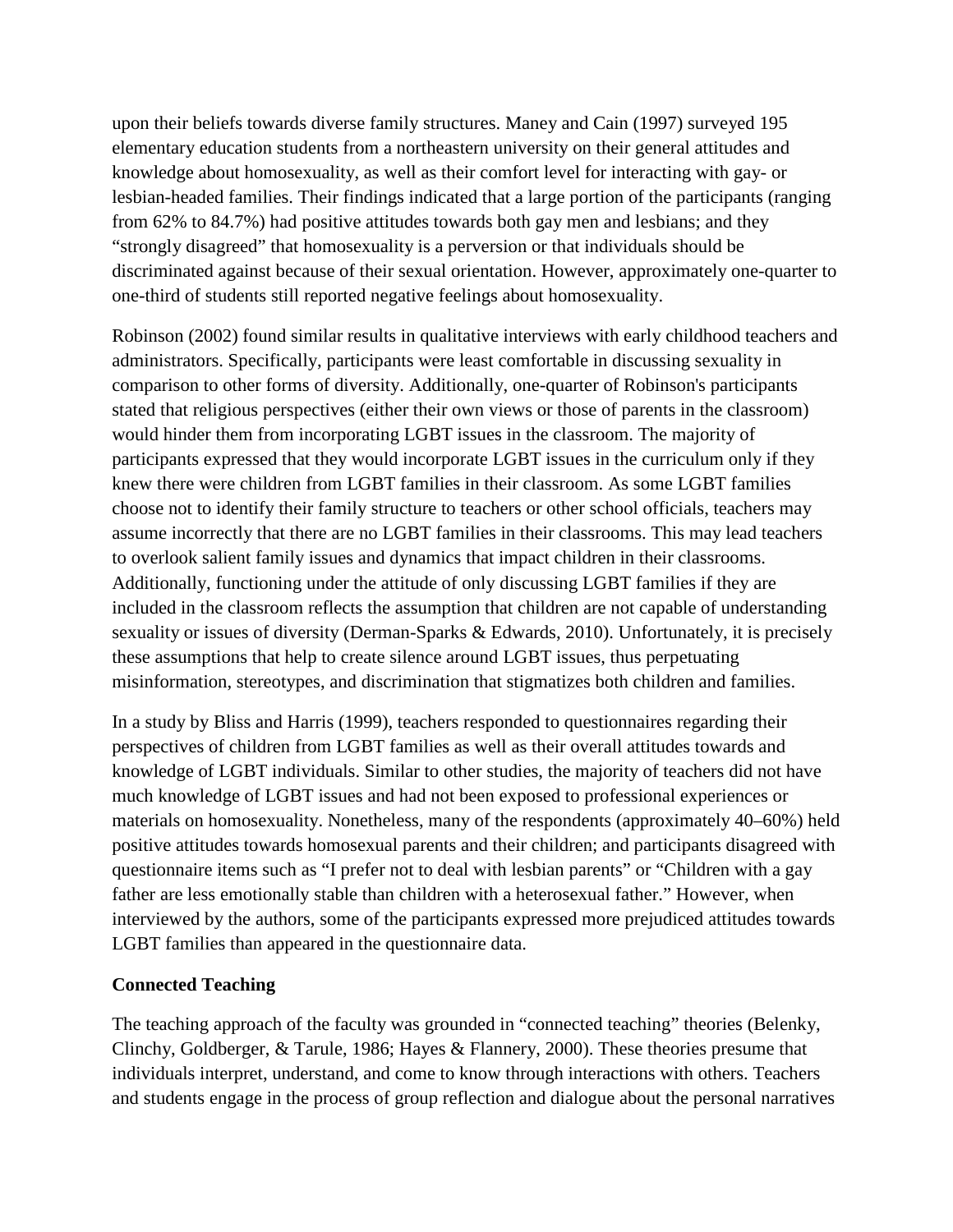they believe to be true in relation to the information and narratives of others presented in the class. The particular aspects of the connected teaching strategies that were most apparent during this course were the attention to the individual experiences of students, the respectful way in which students were challenged, the grounding in common experiences of family, and the framework of ethical practice.

One example of the group reflection process and connected teaching strategies employed by the instructors comes from the very first class activity. The class began by students and the members of the research team writing one- or two-word phrases in reaction to prompts, including: Family is? Family does? Family teaches? and Family means? Following this exercise, class members were placed in groups and asked to create definitions of family based upon their own experiences and any words listed that resonated with them. This allowed the students to voice their own narratives and begin to hear others' stories. Each group read its definition aloud, which led to a group discussion on reactions to the various definitions. The instructors used this discussion to identify students' assumptions hidden in their definitions, raise questions that challenged their ideas of what constitutes "family," and frame the inclusion of all families in classrooms as an ethical obligation.

Throughout this and other activities (e.g., panels and role-playing exercises), the instructors were observant and responsive to the experiences of individuals and created opportunities for individual contact with struggling students. Moreover, faculty created a climate of respect for each student's personal beliefs and experience, while simultaneously challenging each person to gain a deeper understanding of the lives of LGBT families and children. A focus on commonalities with LGBT families rather than differences promoted a sense of inclusion and empathy and interrupted students' initial understandings of LGBT families as "other." Finally, the framing of the entire class as an application of the NAEYC (2005) Code of Ethical Conduct provided a professional imperative to engage with the issues and concepts in the course. This ethical foundation appealed to the students' sense of themselves as emerging professionals whose work is to promote the best interest of all children and families.

## **Method**

## **Participants**

All students enrolled in the course were invited to participate in the study. Students were informed of the purpose and procedures of the study during the first class session. At this time, students indicated in which components of the study they were willing to participate. Overall there were 19 students in the class, all of whom participated in a least one aspect of the study. Students were primarily preservice  $(n=7)$  and in-service  $(n=10)$  teachers or directors who were working on their 4-year degrees in early childhood education. However, a few of the participants  $(n=2)$  were faculty or staff at the university who were taking the class because of personal and professional interest in course content. In terms of sexual orientation, two students identified as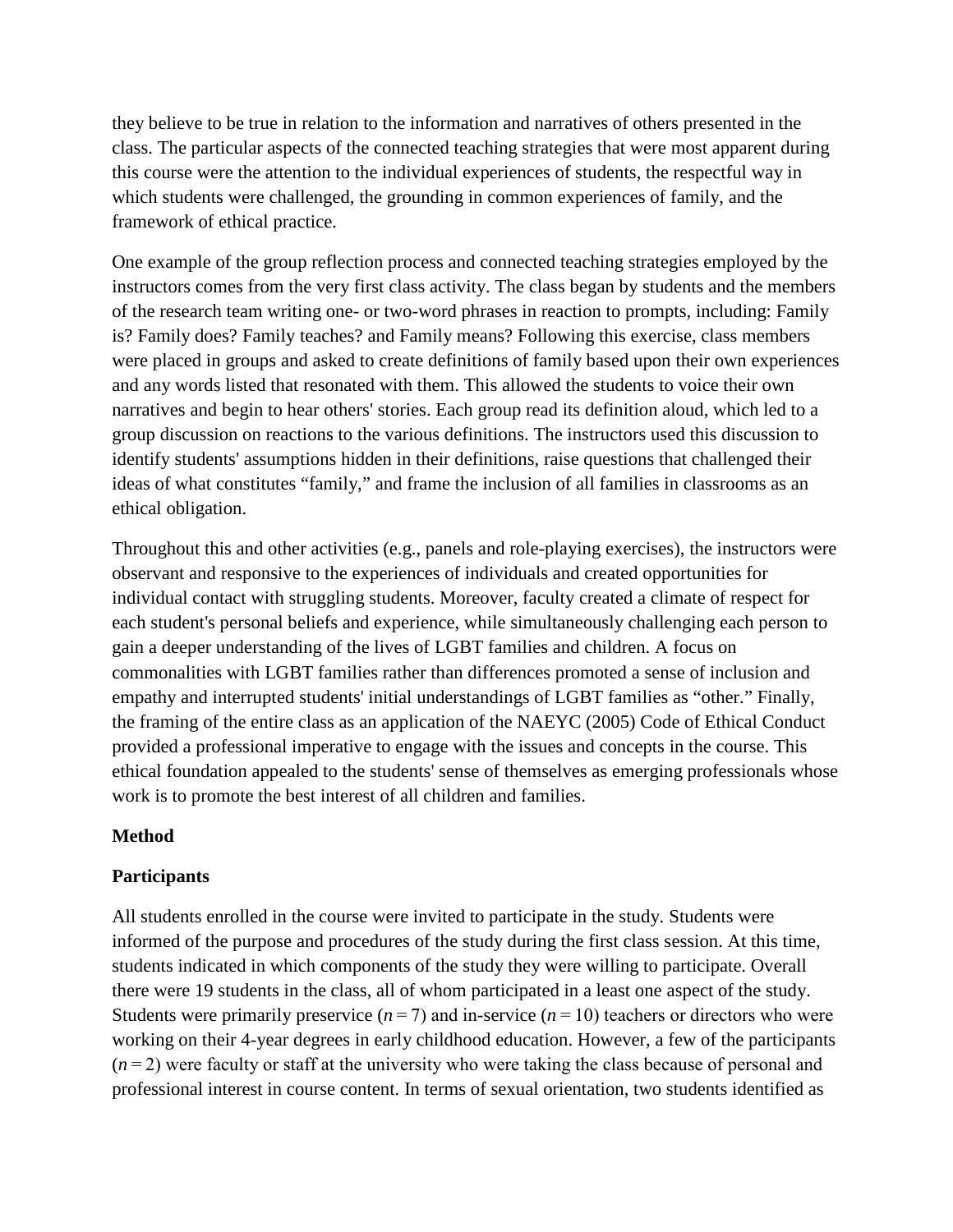LGBT and 17 identified as straight. Though the majority of the students were from a European American background, there were students of other ethnicities in the course. Specifically, there were three African American students, one multiracial/multiethnic student, and one student who self-identified as Black. One student chose not to specify his/her ethnic background. Most of the students  $(n = 16)$  were in their early 20s; the other students' ages ranged from 31 to 50. Finally, one student was male and 18 students were female.

# **Procedure**

## **Quantitative methods**

As a requirement of the course itself, all students in the class completed quantitative pre- and post-questionnaires regarding their experiences in the course. These surveys were developed by the instructors of the course and were given at the first and last class. Each of the surveys asked questions regarding students' perceptions and knowledge of LGBT issues in early care and education, as well as their perceived ability to incorporate these families into classroom settings. On the postsurveys, students also responded to questions regarding the impact of the class on their personal and professional lives. Students gave permission for the research team to use their pre- and postsurvey responses in the current study.

Both the pre- and postsurveys consisted of a variety of question types such as Likert rating scales and "yes or no" questions. For each of the Likert-type questions, students rated themselves from 1 (*strongly disagree*) to 5 (*strongly agree*). In the preclass survey, students responded to questions about their current awareness of and action regarding LGBT issues. Examples of these questions include: "I have the tools and knowledge I need to set up a welcoming environment for LGBT families", "I am aware of the privileges or lack of privileges in society based on sexual orientation", and "I actively confront homophobia when it occurs in my presence in my professional life."

The postsurvey focused on students' increase in awareness or knowledge, as well as whether the class inspired them to become more active in challenging biases against homophobia. For instance, items from this survey included, "I have increased awareness of the importance of making LGBT families feel welcomed in ECE environments" and "This class has inspired me to seek more knowledge and support to develop my capacity to work for change." Other Likerttype questions on the postsurvey asked students to rate the extent to which they felt it was important to experience homophobia in the class or how valuable it was to have instructors of differing sexual orientations. Additionally, both the pre- and postsurveys asked the students to rate themselves on the Beyond Tolerance Action Continuum (Washington, 1991). This continuum, the only item exactly the same for both surveys, ranged from 1 (*active participation in discrimination*) to 9 (*initiating and preventing discrimination*).

It is important for us to note that this is the first time these instruments have been used in formal research; therefore, there is little psychometric information on these surveys. Although there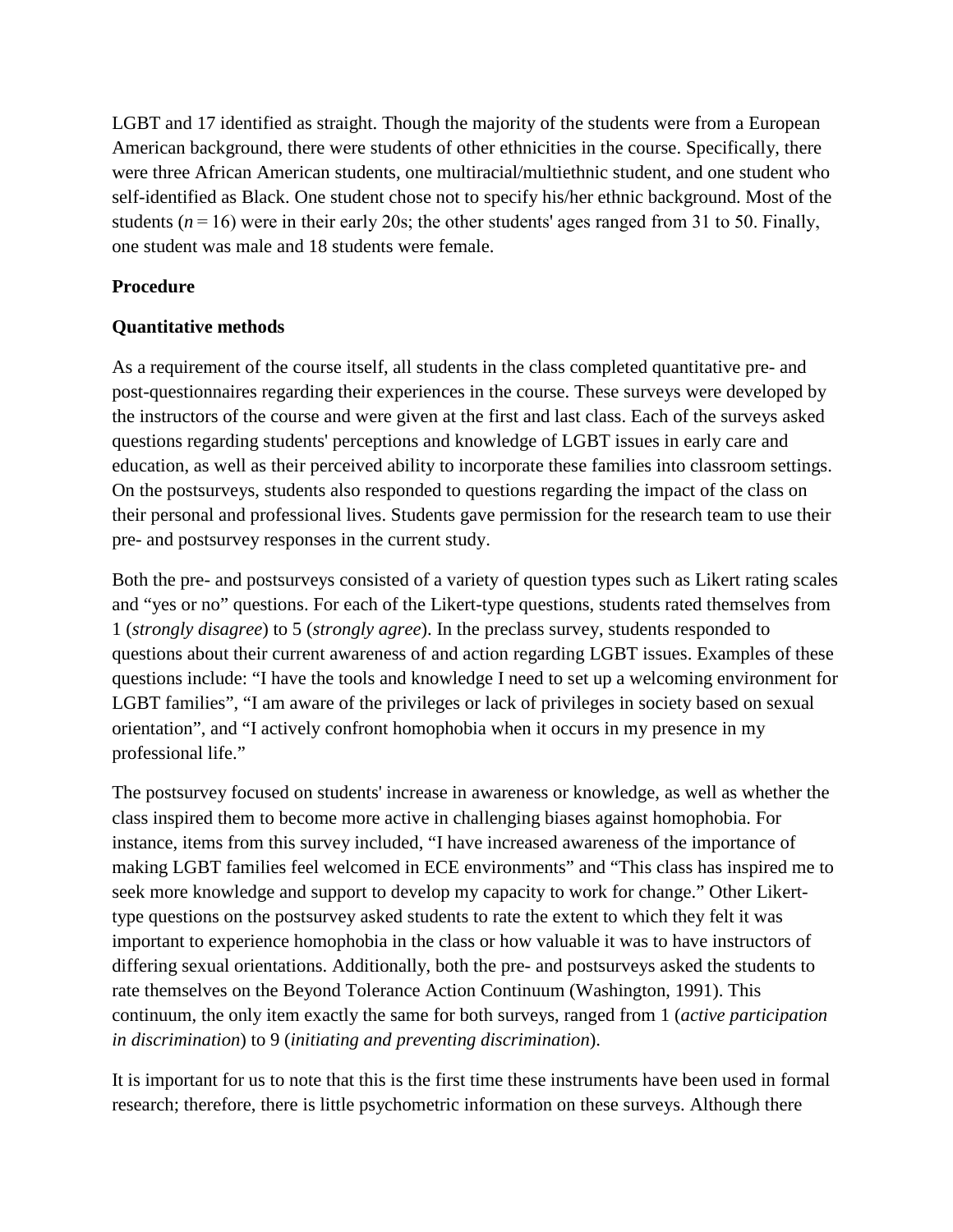seems to be evidence of internal consistency based on the current data (Cronbach's alpha was .923 for the presurvey and .966 for the post), these statistics should be interpreted with caution. Further research is needed to test the reliability and validity of these scales and to establish specific constructs. Due to these limitations, the current study only reports descriptive information using the quantitative data.

# **Qualitative methods**

As noted earlier, the research team engaged in the class as participant observers. During class times, the team kept field notes of activities and experiences in the class, as well as the overall class dynamic, the students' processes of learning and unlearning, and the teaching strategies employed by the instructors (Spradley, 1980). Although the research team did discuss the class, curriculum, and students' learning processes informally with them, the instructors did not collect or analyze data.

Seven of the students volunteered to participate in unstructured interviews at the beginning and end of the semester. In the preinterviews, students discussed why they were interested in taking the class, some of their preconceptions regarding both the course and LGBT families, and previous experiences with LGBT individuals. Correspondingly, the postinterviews allowed the students to voice their unique experiences in the course, as well as offer their perspectives on the teaching strategies and class content. In all of the interviews, students were asked open-ended questions about their personal experience with LBGT individuals and their reflections and feelings as the class progressed (Creswell, 2008; Fontana & Frey, 2005). One of the doctoral students on the research team conducted all of the interviews.

## **Data Analysis**

## **Quantitative analysis**

Descriptive analyses were run on the pre- and postsurvey responses in order to create a global picture of students' perceptions of the class and the changes they experienced throughout the course. Because the pre- and postsurveys did not contain all of the same questions, it was neither possible nor appropriate to create and compare any type of composite score on the surveys.

## **Qualitative analysis**

Our participation in the course allowed us to approach the data with a more comprehensive understanding of the students' experiences. As members of the class, we were able to dialogue with students about their questions and witness their struggles and breakthroughs throughout the process of creating new narratives (DeWalt, 2002;Fontana & Frey, 2005; Spradley, 1980). All of the qualitative data (unstructured interviews, field notes, and short answers from pre- and postsurveys) were analyzed using an interpretive approach (Creswell, 2008). After interviews were transcribed, the members of the research team independently read the transcripts to gain an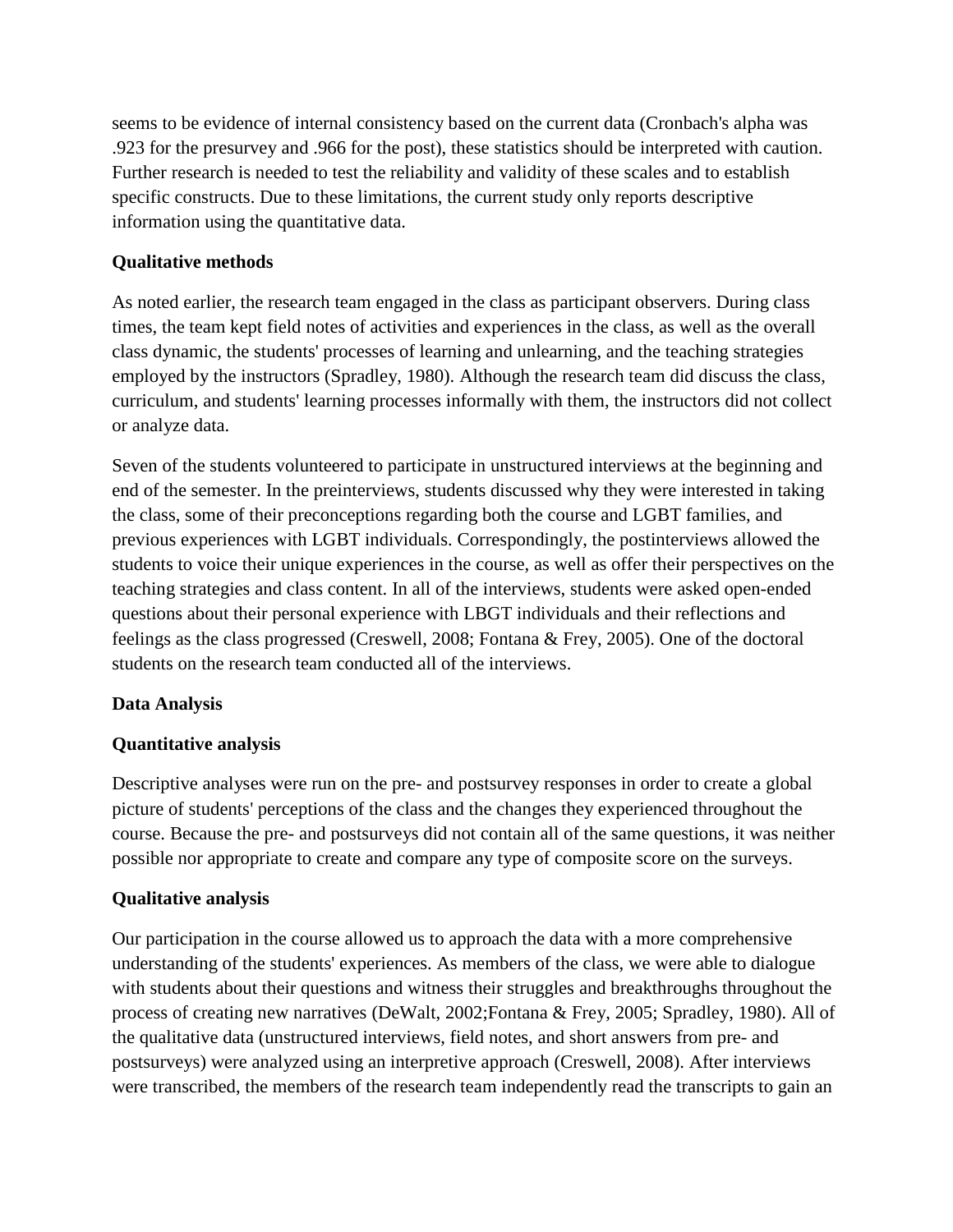overall impression of the data. Memos were written and an a priori coding scheme was identified collectively through discussion among the four coders. This coding scheme was then applied to the transcripts by highlighting and labeling text with an appropriate code. Any new codes that were identified were recorded as memos for future analysis. A continual process of reading and assigning codes to the transcripts among the four coders ensured themes were applied appropriately. Discrepancies in coding were resolved through discussion among the research team (Creswell, 2008). Both individual and group themes were used to highlight the juxtapositions of students' experiences, as well as demonstrate the overall impact of the course. Although the themes presented below focus primarily on students' shared experiences, there are also unique voices within each theme.

## **Results**

The results below demonstrate the changes that students experienced in their understandings of and perspectives on LGBT issues within ECE, as well as give insight into the process of change in which students struggled to reconcile their beliefs and practices in the classroom setting.

# **Survey Results**

The quantitative data from the postsurvey revealed marked changes in attitudes as compared to the presurvey data due to participation in the Making Room in the Circle class. As Table 1 indicates, students reported that they had an increased awareness of LGBT families, the issues faced by LGBT parents and their children, as well as the biases against and privileges denied LGBT families. Perhaps most importantly, students also indicated that they came to possess tools and knowledge that would allow them to provide a more welcoming environment in early childhood classrooms for LGBT families.

|                                               | <b>Presurvey: Agree</b><br>and strongly agree | <b>Postsurvey: Agree</b><br>and strongly agree |
|-----------------------------------------------|-----------------------------------------------|------------------------------------------------|
| <b>Item</b>                                   | $\left( \frac{0}{0} \right)$                  | $(\%)$                                         |
| I have tools and knowledge to set up more     | 16.7                                          | 88.2                                           |
| welcoming environments for LGBT families.     |                                               |                                                |
| I have awareness about how LGBT families are  | 27.8                                          | 88.2                                           |
| formed.                                       |                                               |                                                |
| I know about issues faced by LGBT parents.    | 16.7                                          | 93.8                                           |
| I know about issues faced by children of LGBT | 16.7                                          | 88.2                                           |
| parents.                                      |                                               |                                                |
| I am aware of biases toward LGBT families.    | 44.5                                          | 82.4                                           |
| I am aware of privileges based on sexual      | 38.9                                          | 83.3                                           |
| orientation.                                  |                                               |                                                |

## **Table 1.** Percentages From Pre- and Postcourse Survey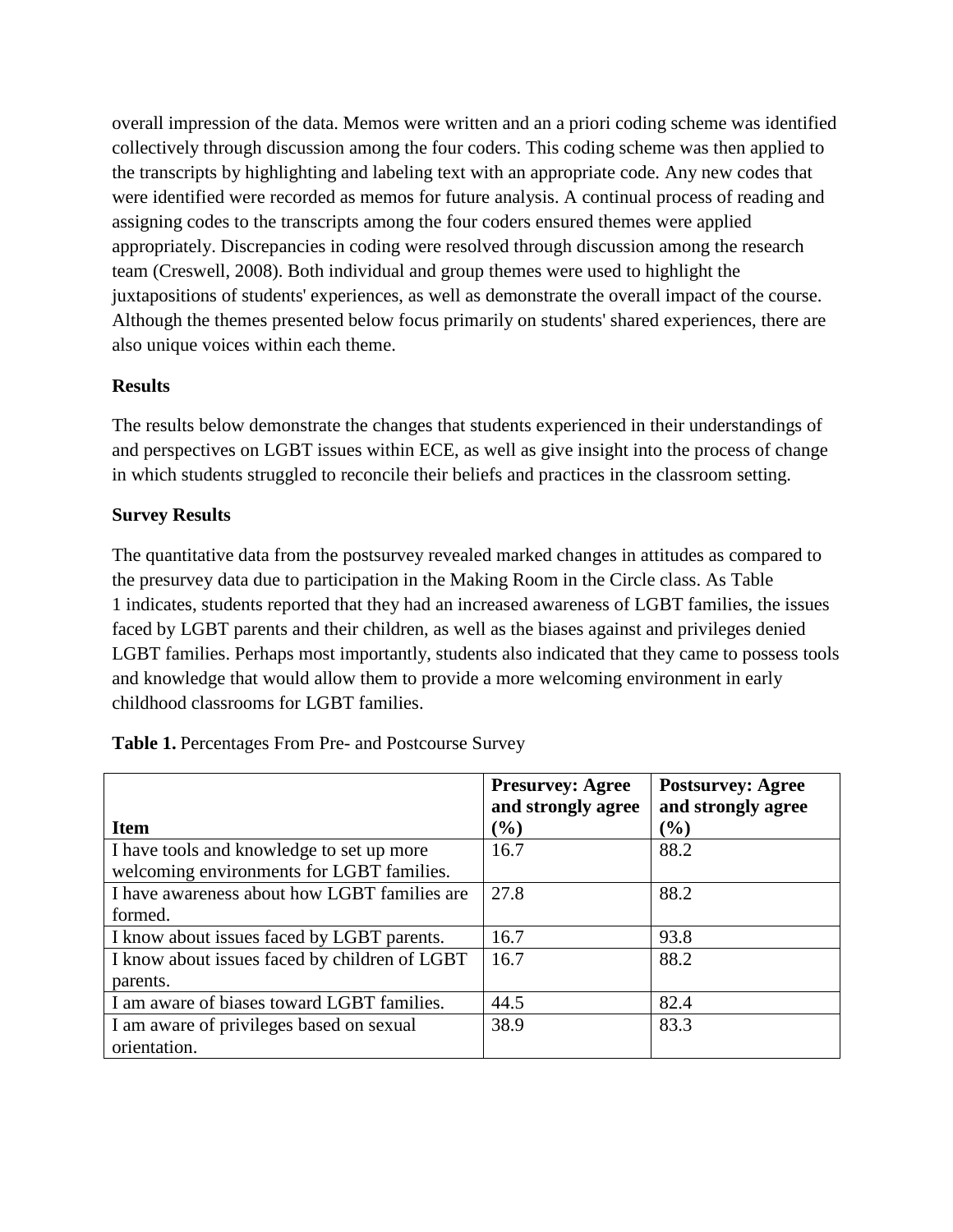The surveys also included open-ended questions to which the students responded. Prior to the class, most of the students expressed a desire to engage in conversation about LGBT families that would assist them in using appropriate terminology so that they would be sure not to offend anyone and also to work on their own biases. They also wanted to learn about "other lifestyles" of which they were less knowledgeable. One student indicated that "I always promote diversity; however, I do not want to leave any culture or family out." Other students were interested in becoming advocates for LGBT families and seeking resources for their classrooms to aid them in working with children from LGBT families. This was an unanticipated outcome for the presurvey questions because it was expected that students would not be prepared to be the changers. However, in their responses, it became clear that some students were prepared engage with change. Nevertheless, these students seemed more comfortable with professional than personal change that might be initiated by the class content. For instance, a student indicated that "my personal life … I'm still not quite sure about that." Further, several students expressed concern about their religious beliefs and how these beliefs might play into class discussions. One student said, "I do have pre-existing beliefs that will not be compromised." Another expressed that the "challenge for me has to do with my religion. It will be a little hard to accept LGBT families mainly because of my religion." This parallels the findings of Maney and Cain (1997), who reported that students who held strong religious beliefs were more likely to view LGBT individuals in a negative way.

Postsurveys indicated that students felt more open and had increased comfort in addressing LGBT issues. The majority of students expressed a growing awareness of the bias that exists against LGBT individuals, the rights and privileges that are not available to LGBT families, and the importance of being a straight ally. However, there were still some students who were not able to express complete comfort in accepting LGBT individuals or serving as a straight ally. For instance, one student noted her continual struggle with accepting different sexual orientations: "Because of my religious beliefs I will not say being LGBT is okay, but when the issue arises I will say it's not okay for LGBT people to be discriminated against." This perspective is reflective of change as it relates to professional behavior but does not represent a personal transformation. The students also expressed the importance of being encouraged to use curriculum materials that included LGBT families (a children's book and a matching game) in an early childhood classroom. This experience helped the students understand the social construction of stories regarding sexuality and gender as the students discovered that the children were very accepting of the book and games. Incorporating these materials and discussing the topic of LGBT families was much less of an issue for the children than it was for the students in the course. In the postsurvey results, we see that students did experience some change in their attitudes and understandings regarding LGBT issues, but overall, this change remained at a professional, rather than a personal level.

#### **Interviews**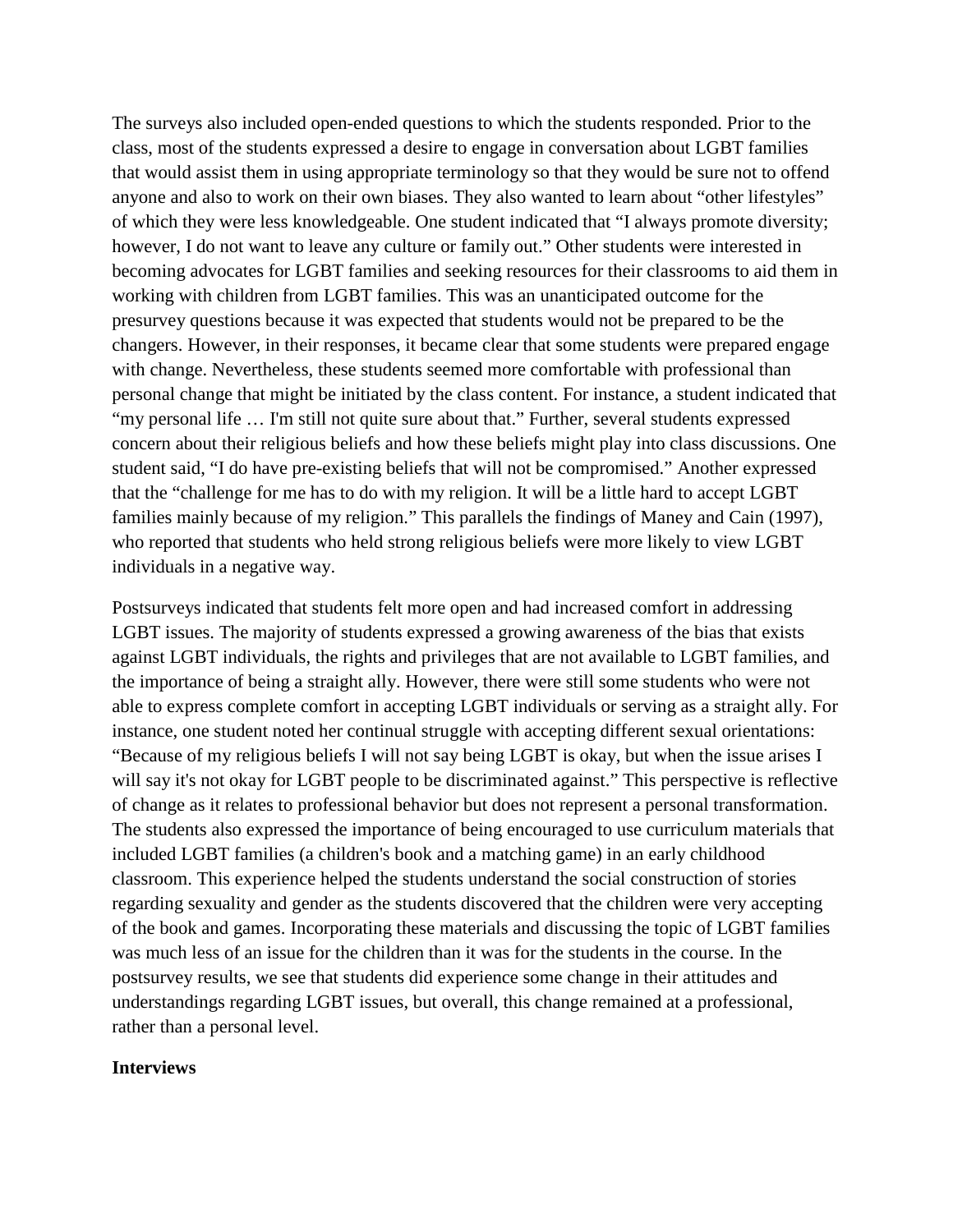Although the survey results are quite compelling, the interview responses provide further detail about the process of change in student beliefs and attitudes as they began to construct new narratives. Interview data revealed four overarching themes including: conflict/confusion, personal/professional, secrecy/silence, and advocacy/action.

#### **Conflict/confusion**

Perhaps the most strongly vocalized theme was that of conflict and confusion as students attempted to reconcile their strongly held beliefs with the compelling information presented to them in the class. For instance, one student expressed her concern about her conflicting beliefs: "How do I uphold my beliefs but at the same time, not, in a sense, instill them on the children and also accept the children for who they are? That's been the hardest part for me." The discussion about transgender- headed families was particularly problematic for the students as they attempted to determine, "Am I really okay with that?" Another point of confusion concerned the age-appropriateness of discussing LGBT families with young children: "I think that it's your job to protect young children from certain things that they don't have the understanding to comprehend at that time … wait 'til later, at least until after age seven." This statement exemplifies the confusion and discomfort some of the students described during the class because of equating LGBT families with sexual behavior. Despite the class discussions, which directly addressed this stereotype, many students were still conflicted by a belief that sexuality was inappropriate content for young children. Indeed, this was a common concern discussion of LGBT families is akin to a discussion about "sex." Although most individuals would not consider a discussion of heterosexual families to be a discussion about "sex," the perspective is quite different when focused on LGBT families.

Additionally, conflict and confusion resulted from students' struggles with feeling judged or stereotyped. One of the lesbian students expressed her conflicted feelings about heterosexuals: "I just thought that, you know, heterosexual people were, you know, just really judgmental and I never really listened to why they thought the things they thought." Because the class was conducted in a very religiously oriented part of the country, it is not surprising that strong religious beliefs were responsible for much of the students' confusion. The social/historical context of the institution in which the class was taught is a critical factor in the beliefs of the students enrolled in the class. Although the university is public, its location in the "Bible Belt" fosters a relatively conservative religious climate in the student body with regard to LGBT issues. However, some of the students were attempting to combat what they felt to be stereotypes about who and what is a Christian. According to one student, "I felt that people were looking at Christians as bashers and haters and just whole stereotypes and … I don't want to live up to that, to this community, I don't want to live up to them thinking that I hate them … but overall, it's been tough, really tough, spiritually for me, from, you know, my whole background." However, she further stated that "I've been extremely uncomfortable in the class, but it's been a good uncomfortable cause I have had to face the biases that I've had toward this community …" It was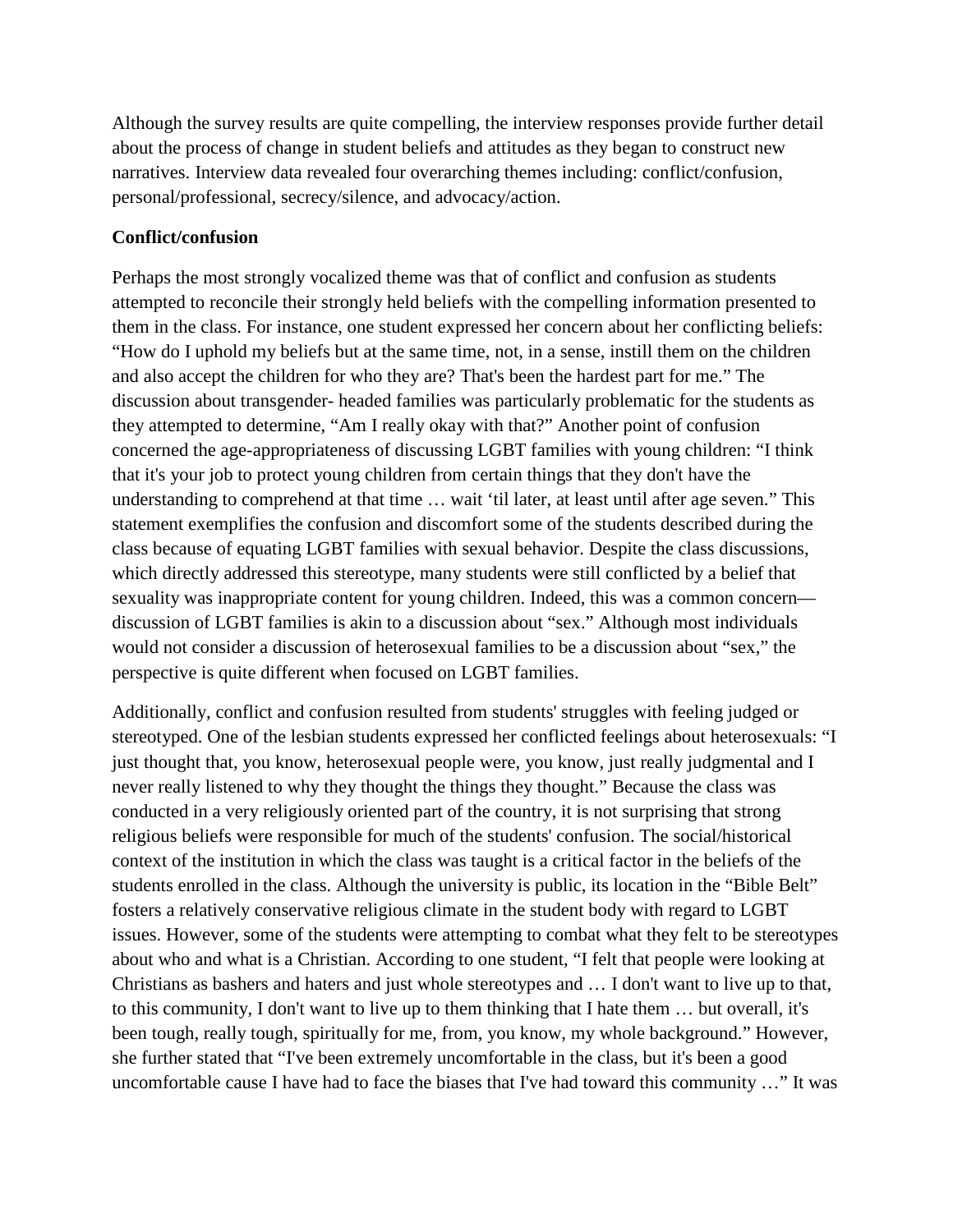quite typical for students to express discomfort at the same time that they were acknowledging accompanying change.

#### **Personal/professional**

In order to manage these conflicts, many students seemed to try to compartmentalize their personal and professional selves on the topic of LGBT families. These students agreed that it would not be appropriate to discriminate against particular families in their classrooms; however, their personal beliefs were that an LGBT family was not necessarily an appropriate family structure for young children. One student described her perspective: "As a teacher I have a dilemma because it's my ethical responsibility to all children and all types of families to provide the children with the same care … the same welcoming in the classroom." Additionally, during a class activity, one small group discussed "putting your [personal] feelings aside" in order to ensure LGBT families were included in early childhood settings. The struggle to separate personal beliefs and actions from professional beliefs and behaviors was ongoing for the students and was not resolved during the semester-long course. The discourse regarding the personal and professional selves seemed integrally related to the strongly held religious beliefs of the students. Those students with strong conservative religious convictions seemed more likely to make this distinction than those who did not express such strong convictions.

## **Secrecy/silence**

A number of the students in the class described never having discussed the topic of LGBT families in the past. As one student indicated, "In our community it's not just in your face, you know, it's kind of they're hidden in the closet." For a few students, there was not only secrecy within their communities, but in their families as well. A student expressed, "To be honest I haven't told my parents what class I'm taking." Another student described how LGBT families were secrets within early childhood classrooms: "It was a silent thing … the silent factor that played into our work." Unfortunately, even after the completion of the class, one student stated that "if I didn't have an LGBT family represented in that classroom, I wouldn't bring it up." This comment provides some evidence of a silence that would continue in spite of the encouragement by the teachers of the course and fellow students to include information about LGBT families. It also expresses a sentiment of not valuing the topic as generally relevant but seeing it as only meaningful if children of LGBT families are part of their classrooms.

The secrecy/silence theme seemed most poignant for the two students in the course who identified as LGBT. Specifically, one student who is gay and grew up in an LGBT family indicated that in school LGBT families were not a topic of discussion. She further stated, "My mom, like, she didn't want me to talk to anybody about it … it was like she was in denial about being gay." She also voiced that "I don't want people to know because of the way they might treat me." For the other student, being gay meant that she had to keep her sexuality a secret, especially in church. This student expressed, "Now I'm happy with who I am and with my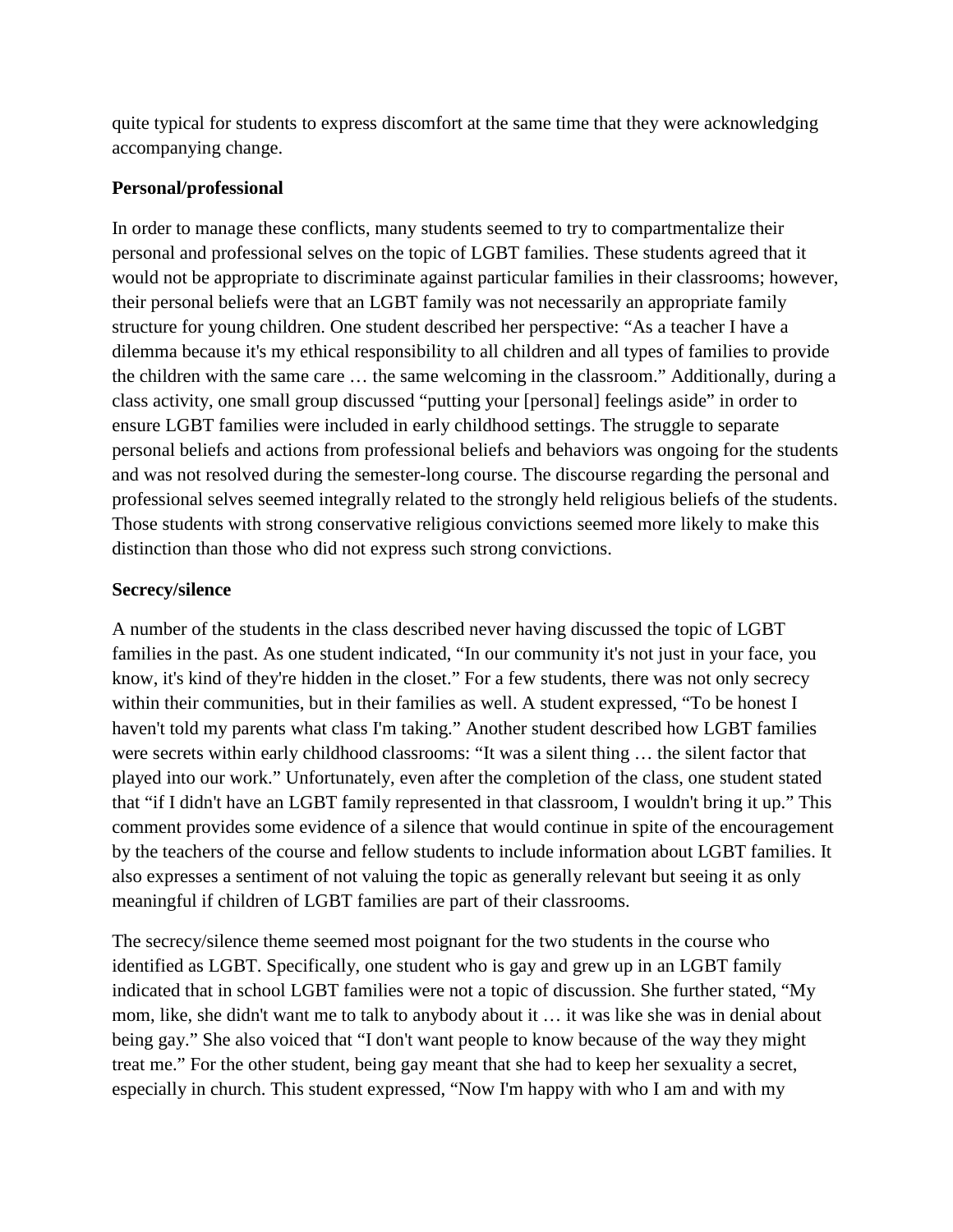sexuality, it's just the church … I can't be open in church." Silence and secrecy seem almost inevitable themes for a controversial topic such as LGBT families, but there was evidence that some students were ready to break the silence through action and advocacy.

#### **Advocacy/action**

The class had a quite different impact on students depending upon where they began the process. Some students who had not grappled with these issues before remained silent, whereas others were able to move from their silence to advocacy. This theme most clearly delineated the changers and the changed, as some students were examining their own beliefs regarding LGBT families while others were comfortable with their own beliefs and moved to act as allies for LGBT families. For one LGBT student, "It really kind of hit a soft spot. I know that I grew up in an LGBT family, but I never really thought about other people. Like there's more people that were going through the same things and I can't just stay quiet." She further stated, "This class has helped me talk more instead of just sitting back and being quiet and acting like it's not there." Furthermore, a straight student explained how she perceived her role as an ally, "I'm in a unique position [as a straight ally because] I can say things that gay people can't say or that gay people would say and other people who opposed them would … not care." Another student who is employed as an early childhood teacher indicated that "the class gave me the tools on how to talk to her [my director] and get the conversation prepared … so right now we have three books [on LGBT families] in our curriculum so it's a start." Similarly, another student noted that she now has the information and strategies to better talk to others: "I have, like, tools to talk to people better while still understanding why they feel that way. You know, not like attacking them, like oh, you're wrong, you suck." Though many of the students struggled throughout the semester, it is clear that the class had a significant impact on the participants and provided perspectives for further reflection and impetus for action on the topic.

#### **Discussion and Reflection**

The teaching strategies embodied by the faculty were key to any changes experienced by the students. This has implications for any course that challenges students' fundamental belief systems. The connected teaching approach utilized by the instructors meant that the course validated students' experiences and perspectives and enabled the instruction to be based on relationships. This formed a strong foundation of trust on which fundamental beliefs of students could be questioned. The resulting disequilibrium and discomfort created the opportunity for students to think deeply and to understand the connections between their beliefs and their teaching practices with children. The nature of this approach provided insights into the students' thinking as they worked with the information and experiences offered in the course. The faculty continuously adapted to handle emerging concerns and issues and to respond to students who were having personal difficulty during the process.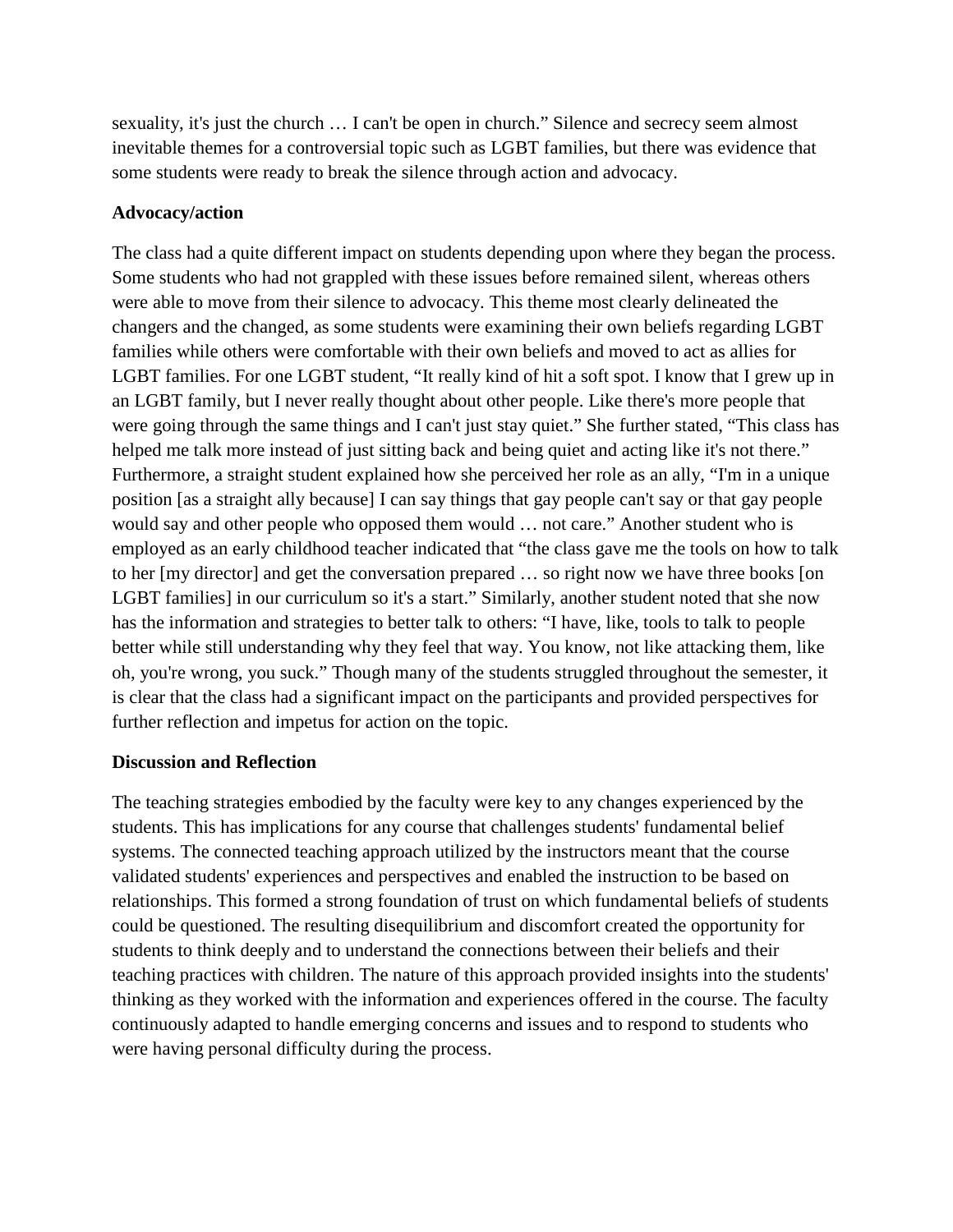Overall, the results portrayed students as complex beings who may hold contradictory beliefs that are often related to context (i.e., the themes of personal and professional, conflict and confusion, secrecy and silence). The data indicate that they can hold personal prejudices and narrow-minded perspectives, while publicly and professionally portraying themselves as tolerant and open-minded. For example, students' separation of the personal and professional was evidenced by students' views of including the topic of LGBT families only if they had an LGBT family as part of the classroom. Some students also expressed a clear distinction between the role of the family and the role of the teacher in addressing the topic. Because many viewed the topic as directly tied to "sex," some students perceived it as the purview of the family. Although some students clearly viewed LGBT issues as part of social justice, many others defined it as a family matter that had no place in the classroom unless an LGBT family was part of that classroom. According to Bliss and Harris (1999), such views are often linked to a strong religious background. In their study, participants' responses,

… reflected feelings that sexual orientation was not an issue, and that discussion of it should take place only when there was a problem. Sexual orientation was felt to be a private matter … it didn't have anything to do with class work or students' performance. (p. 161)

In the present study, some students were clearly comfortable in identifying and embracing issues of discrimination and oppression related to race, culture, and gender; yet, they did not perceive heterosexism in the same light. This is consistent with the research of Robinson (2002), which indicated that students were less likely to be comfortable discussing sexuality than other forms of diversity.

## **Sociocultural Context**

Throughout the results, there were glimpses of how students' personal histories and sociocultural context influenced their experiences of the course and the change process. For example, students experiencing conflict or confusion discussed how they had learned stereotypes from interactions with their family, friends, or community. In the theme of secrecy and silence, students also expressed difficulty in sharing information about their families or being afraid of community reactions to what they experienced in class.

Furthermore, the religious beliefs of the students as expressed in their statements played a critical role in how students were able to create new narratives about the inclusion of children from LGBT families. Maney and Cain (1997) attributed some of the negative feelings of students about homosexuality in their study to students' reported religiosity: Students who had strong, conservative, religious beliefs were more likely to view gay or lesbian parents in a negative way. Because there were multiple versions of religious beliefs expressed by class members, it is with caution that we attribute negative feelings to something as global as religiosity. However, the students who most consistently struggled with understanding, accepting, and advocating for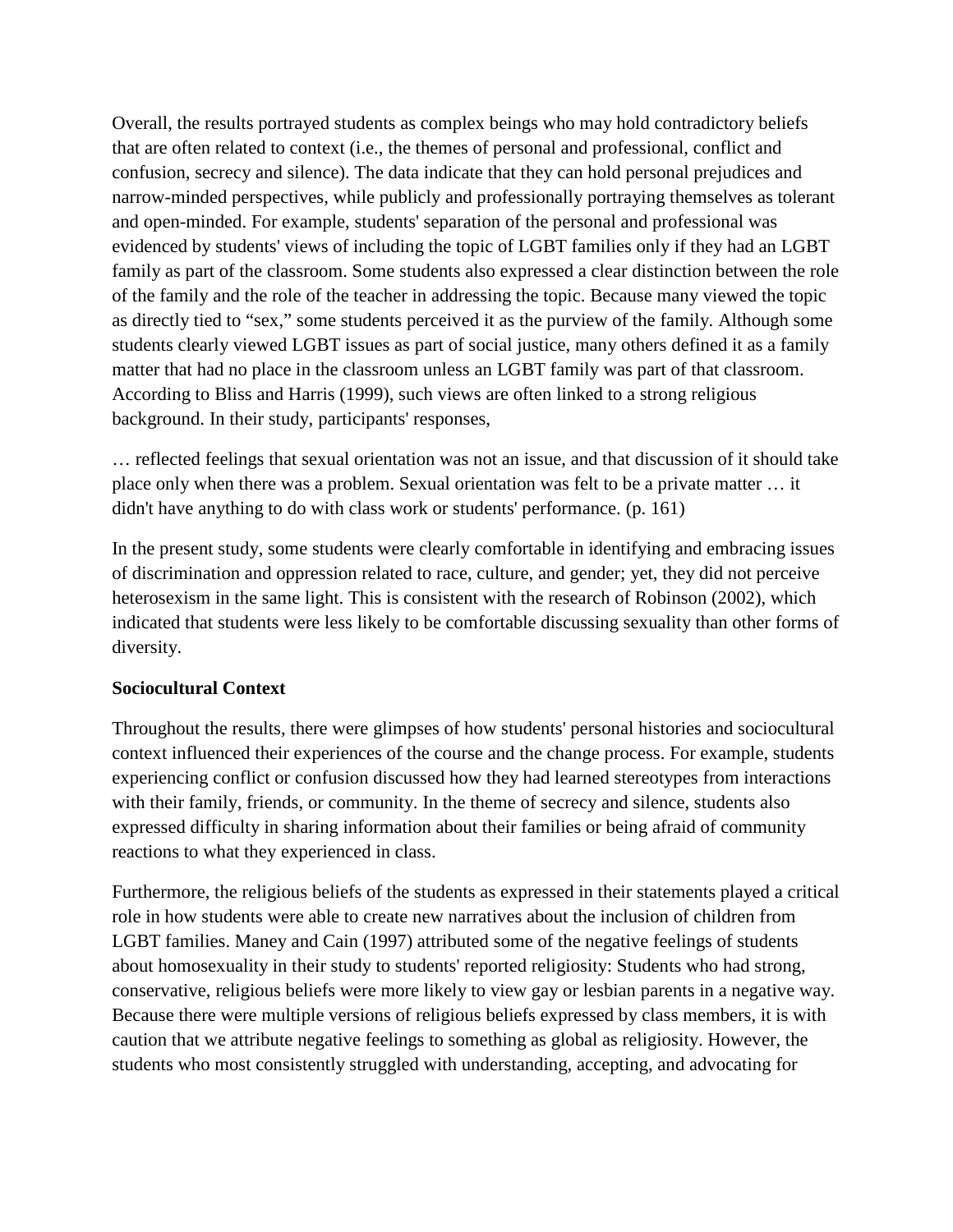LGBT families and their children expressed that their personal and community religious beliefs and teachings acted as a barrier to their transformation.

A final reflection on context highlights the cycle of acceptance and resistance observed in and between class sessions. Several students expressed reception to a new understanding of LBGT issues and an openness to a shift in their own beliefs during a class session, and then would retreat to what appeared to be "holding on" to all or part of their original beliefs by the next class session. This expression of resistance to change can be understood in the constructs offered by Schuler (2003). Schuler suggests that change is resisted when it is perceived as threatening the connection to people in their lives who disagree with such a change in their beliefs or behavior. This dynamic was observed as some students reported having negative discussions with family and friends about what they were learning in the class about LBGT families.

Additionally, Schuler (2003) proposes that change is resisted when there are no role models for behaving in a new way or an individual lacks confidence to change his or her behavior. Some students did report that no one at their work site was intentionally offering an inclusive environment for LBGT families and felt that colleagues would disapprove of their efforts. When asked to carry out some of the activities (e.g., reading a book or playing games) that included LBGT families, many students expressed a great deal of anxiety about "how to handle this." Therefore, the lack of role models in their work environments and questions about their competence likely fed the cycle of resistance to change that was observed. Unfortunately, by the end of the course, some students remained firm in their original personal beliefs and were only able to change their behavior toward children and families when such professional action was validated by supervisors or coworkers.

Given the students' unique contexts and the challenging nature of the course, students ended the course at varied points in the change process. Some students were becoming changers who engaged in various forms of advocacy and action in their lives and work. Other students struggled with the beginnings of the process and were able only to make small changes in incorporating LGBT families into the classroom.

## **Implications for Teacher Education**

These observations of teaching approaches and students' experiences are instructive as early childhood teacher educators embark on constructing experiences for students that require a deep examination of their own beliefs and behaviors. It is a cyclical process that is highly influenced by the personal contexts of the students. Expectations of faculty regarding the possibilities and the limitations of this work can be more effective if grounded in this reality.

This exploration of an effort to prepare preservice early childhood educators to become teachers who can offer welcoming learning environments for LGBT children and families offers several considerations in designing educational experiences that push beyond traditional curricular content. Although we cannot predict student responses, this experience points to the following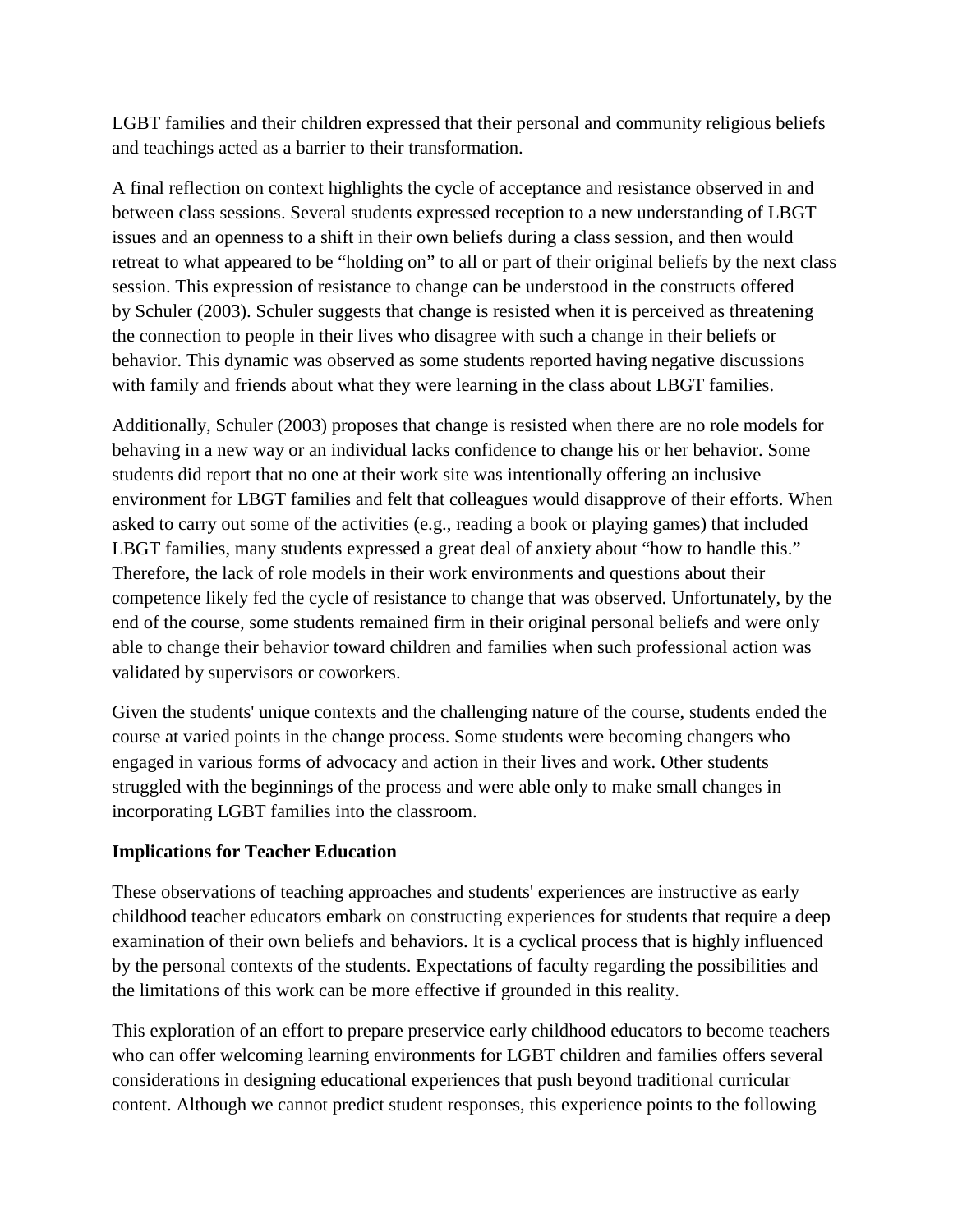critical elements of a teaching-learning environment that may have significant potential for students' learning to be effective with children from LBGT families. Specifically, early childhood teacher preparation experiences should include: (a) faculty who feel confident and prepared to respond to the personal conflicts that may emerge as a result of confronting this topic, (b) opportunities for students to know LBGT families and experience the commonalities and differences between their families and in their everyday lives, (c) teaching strategies that facilitate the students' understanding and commitment to the NAEYC Code of Ethics and the mandate that "we shall not harm children" (NAEYC, 2005, p. 3), and (d) intentional opportunities for students to (re)create their narratives about teaching to include being the "changer and the changed." As the early childhood field learns to welcome LGBT families into schools and classrooms, it is essential that teacher education programs and faculty find ways to incorporate LGBT issues into the curriculum through the use of connected teaching to help students through their own process of unlearning stereotypes and biases and moving toward more inclusive ways of teaching.

#### **Notes**

<sup>1</sup>Quotation on title page is an album title from C. Williamson (1975).

 $2^2$ For more information on the Making Room in the Circle Curriculum, please visit the Parent Services Project website at http://www.parentservices.org/lgbt.php. Teacher educators can learn more about the curriculum at this site.

#### **References**

**1.** Belenky, M. F., Clinchy, B. M., Goldberger, N. R. and Tarule, J. M. 1986. *Women's ways of knowing: The development of self, voice, and mind*, New York, NY: Basic Books.

**2.** Bliss, G. K. and Harris, M. B. 1999. Teachers' views of students with lesbian or gay parents. *International Journal of Sexuality and Gender Studies*, 4: 149–171.

**3.** Britzman, D. and Gilbert, J. 2004. What will have been said about gayness in teacher education. *Teaching Education*, 15(1): 81–96.

**4.** Casper, V. and Schultz, S. B. 1999. *Gay parents/straight schools: Building communication and trust*, New York, NY: Teachers College Press.

**5.** Chafe, W. H. 1980. *Civilities and civil rights: Greensboro, North Carolina and the black struggle for freedom*, New York, NY: Oxford University Press.

**6.** Clark, C. M. and Peterson, P. L. 1986. "Teachers' thought processes". In *Handbook of research on teaching*, Edited by: Wittrock, M. C. 255–296. New York, NY: MacMillan.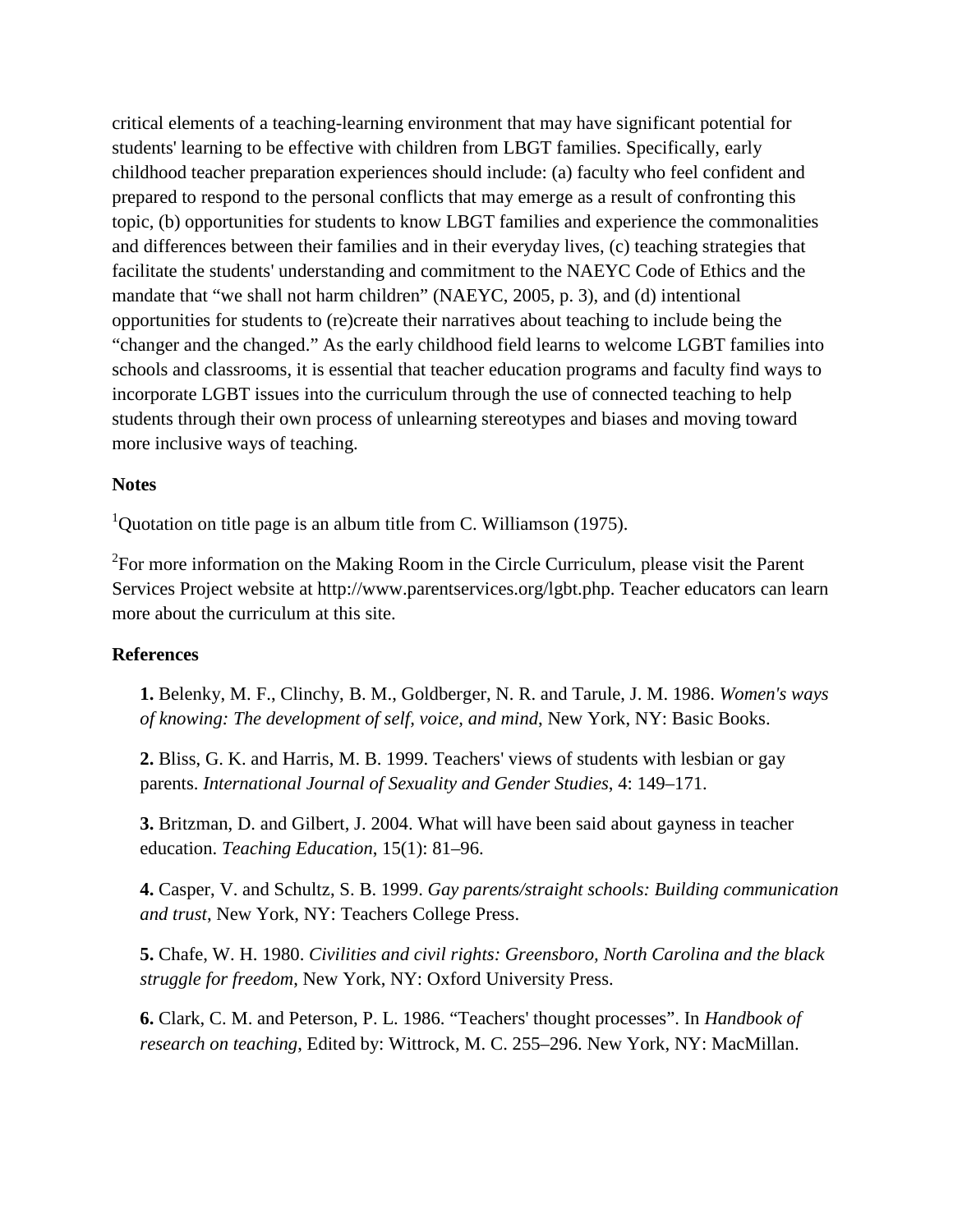**7.** COLAGE. (2008). *Facts about kids with lesbian and gay parents*. http://www.colage.org/resources/facts.htm (http://www.colage.org/resources/facts.htm)

**8.** Creswell, J.W. 2008. *Research design: Quantitative, qualitative, and mixed method approaches*, 3rd, Thousand Oaks, CA: Sage.

**9.** Derman-Sparks, L. and Edwards, J. O. 2010. *Anti-bias education for young children and ourselves*, Washington, DC: National Association for the Education of Young Children.

**10.** DeWalt, B. R. 2002. *Participant observation: A guide for fieldworkers*, Walnut Creek, CA: Altamira Press.

**11.** Family Pride. (n.d.). *OUTspoken families speaker's toolkit*. Washington, DC: Author. http://www.familyequality.org/pdf/speakerstoolkit.pdf (http://www.familyequality.org/pdf/speakerstoolkit.pdf)

**12.** Ferfolja, T. and Robinson, K. 2004. Why anti-homophobia education in teacher education? Perspectives from Australian teacher educators. *Teaching Education*, 15: 9–25.

**13.** Fontana, A. and Frey, J. H. 2005. "The interview: From structured questions to negotiated text". In *Handbook of qualitative research*, 3rd, Edited by: Denzin, N. K. and Lincoln, Y. S. 645–672. Thousand Oaks, CA: Sage.

**14.** Hayes, E. and Flannery, D. D. 2000. *Women as learners: The significance of gender in adult learning*, San Francisco, CA: Jossey-Bass Publishing.

**15.** Lesser, L. K., Burt, T. and Gelnaw, A. 2005. *Making room in the circle: Lesbian, gay, bisexual, and transgender families in early childhood settings*, San Rafael, CA: Parent Services Project.

**16.** Maney, D. W. and Cain, R. E. 1997. Pre-service elementary teachers' attitudes toward gay and lesbian parenting.*Journal of School Health*, 67: 236–241.

**17.** National Association for the Education of Young Children. (2005). *Code of ethical conduct and statement of commitment*. http://www.naeyc.org/positionstatements/ethical\_conduct (http://www.naeyc.org/positionstatements/ethical\_conduct)

**18.** Robinson, K. H. 2002. Making the invisible visible: Gay and lesbian issues in early childhood education.*Contemporary Issues in Early Childhood*, 3: 415–434.

**19.** Robinson, K. H., Ferfolja, T. and Goldstein, T. 2004. Editorial. *Teaching Education*, 15: 3–8.